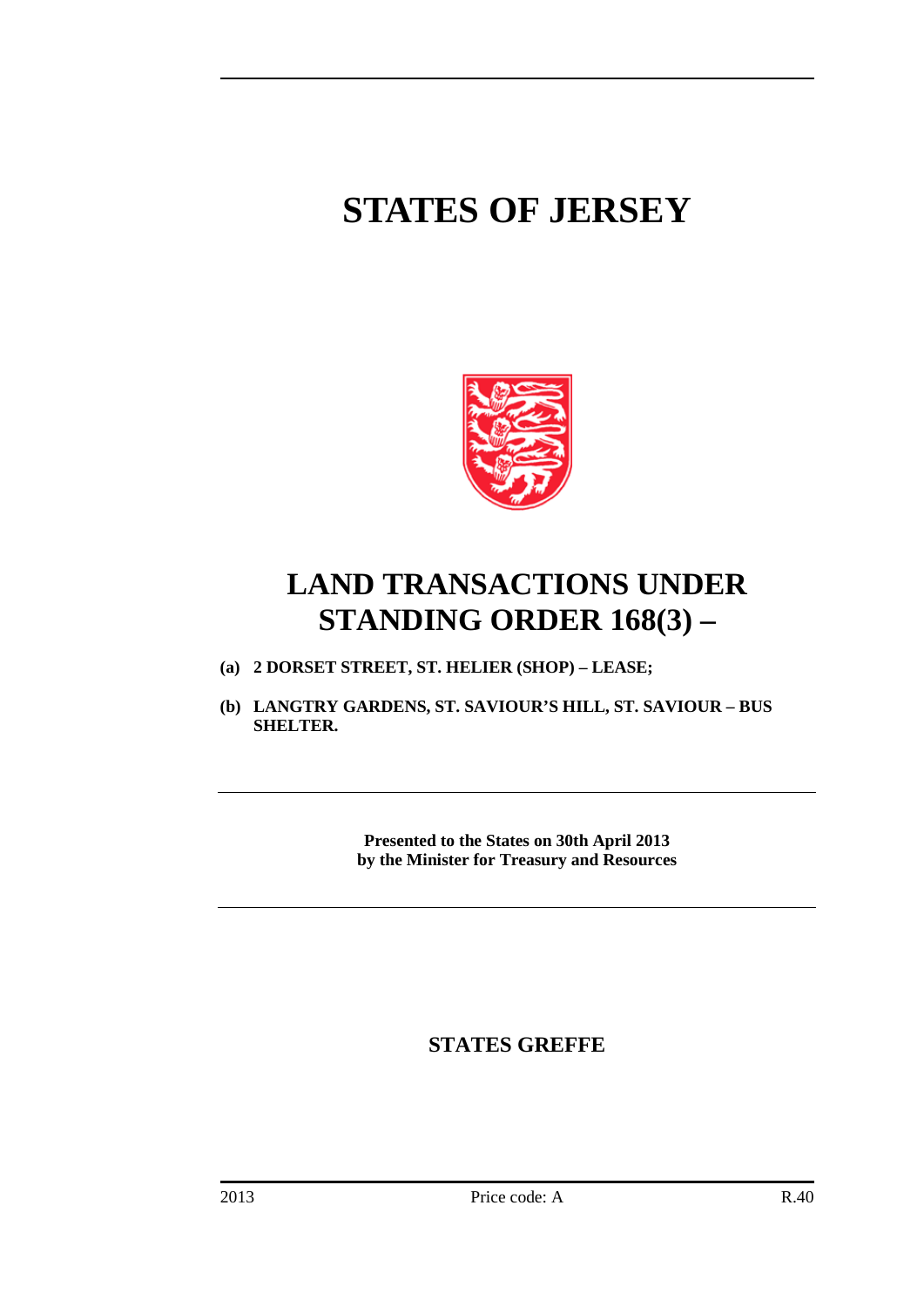### **REPORT**

**Decision(s):** Under Standing Order 168(3) the Minister for Treasury and Resources hereby notifies the States that he has accepted the recommendation of the Property Holdings Department to agree to the following –

#### **(a) Land transaction –**

- (1) To approve the granting of a 9 year lease for the ground floor retail unit at 2 Dorset Street, St. Helier.
- (2) To confirm the above decision after giving the States 15 working days' notice of the transaction, and to cause the transaction to be completed.

After the expiry of 15 days following presentation to the States the transaction may be concluded.

*(Drawing attached at Appendix 1.)*

*Further information on this decision can be found on <i>[www.gov.je](http://www.gov.je/)* under *Ministerial Decisions/Treasury and Resources/Property Holdings (reference MD-PH-2013-0063).*

### **(b) Land transaction –**

- (1) To acquire an area of land on St. Saviour's Hill, bordering the residential development known as Langtry Gardens, for the siting of a bus shelter. The vendor is to meet all costs in respect of the transfer, in accordance with the planning obligation agreement.
- (2) To confirm the above decision after giving the States 15 working days' notice of the transaction, and to cause the transaction to be completed.

After the expiry of 15 days following presentation to the States the transaction may be concluded.

*(Drawing attached at Appendix 2.)*

*Further information on this decision can be found on [www.gov.je](http://www.gov.je/) under Ministerial Decisions/Treasury and Resources/Property Holdings (reference MD-PH-2013-0064).*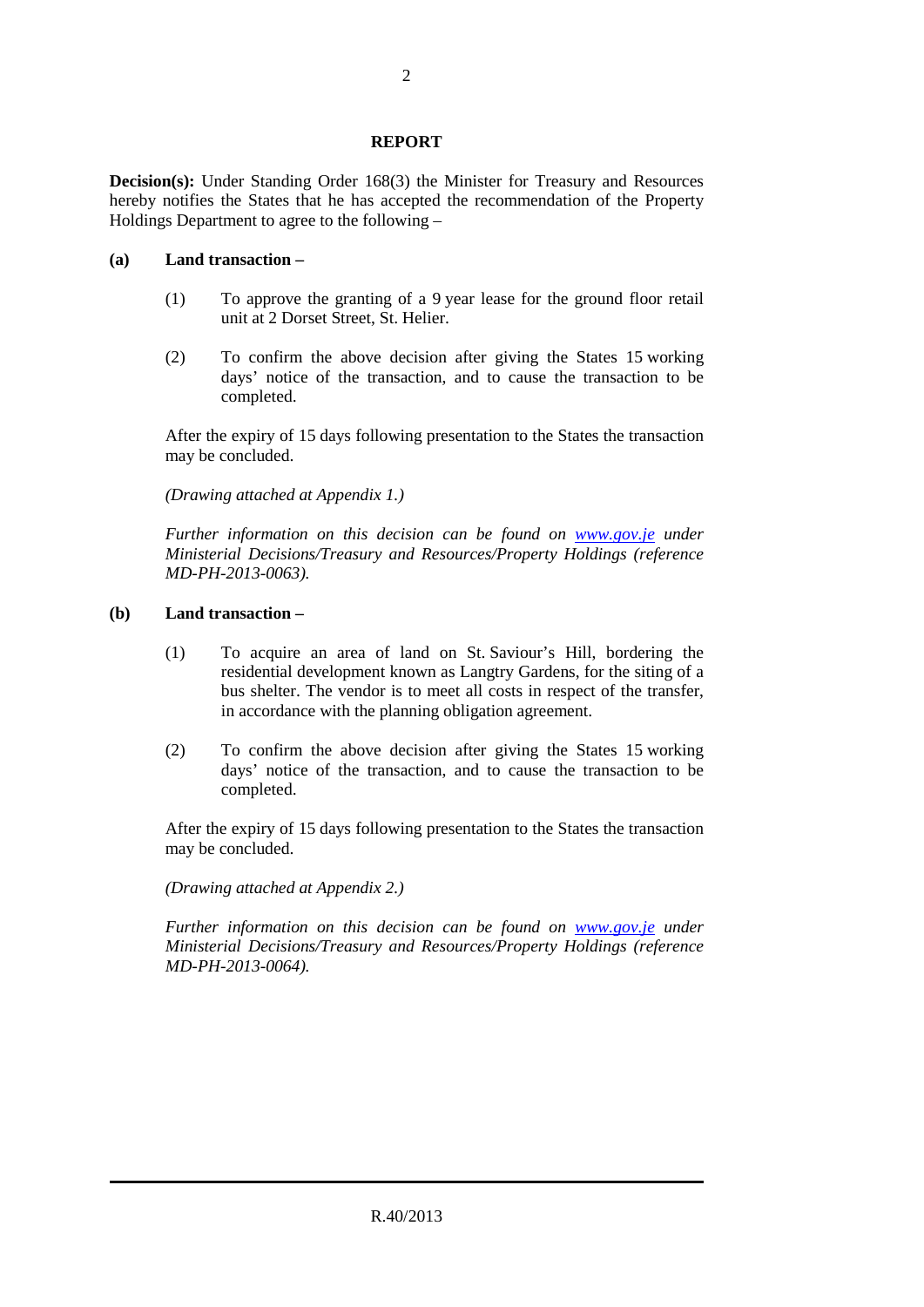/JA Victoria Street COPYRIGHT<br>STATES OF<br>JERSEY o<br>oi **驟**<br>States øŷ วิ Windsor Road **NIBSIBILITY** El Sub Sta Car Park **Alliance** 1 Footnique Thomas's Church (RC) Boundary Information Supplied by the States of Jersey Planning Office, but no responsibility can be accepted for error. È Garden Lane Car Park Щ St Simon's Church (CoE) 2 Dorset Street, St Helier 517 中中 Windsor Road **MS MAR** 8 37 88 oumeaux Street Ā ٦ ξ g ឋ reda<br>S å Poort Road e digital<br>Sidap ß d ı, Journeaux Street Poorah Road D  $\frac{1}{1}$ Ð **Creative** n. Jo r. T 8 ā Drawing No: Ò Meth<sub>On</sub> **Element Pompre** Lane Л J  $\Box$ 멸 玭 凸 D

R.40/2013

3

**APPENDIX 1**